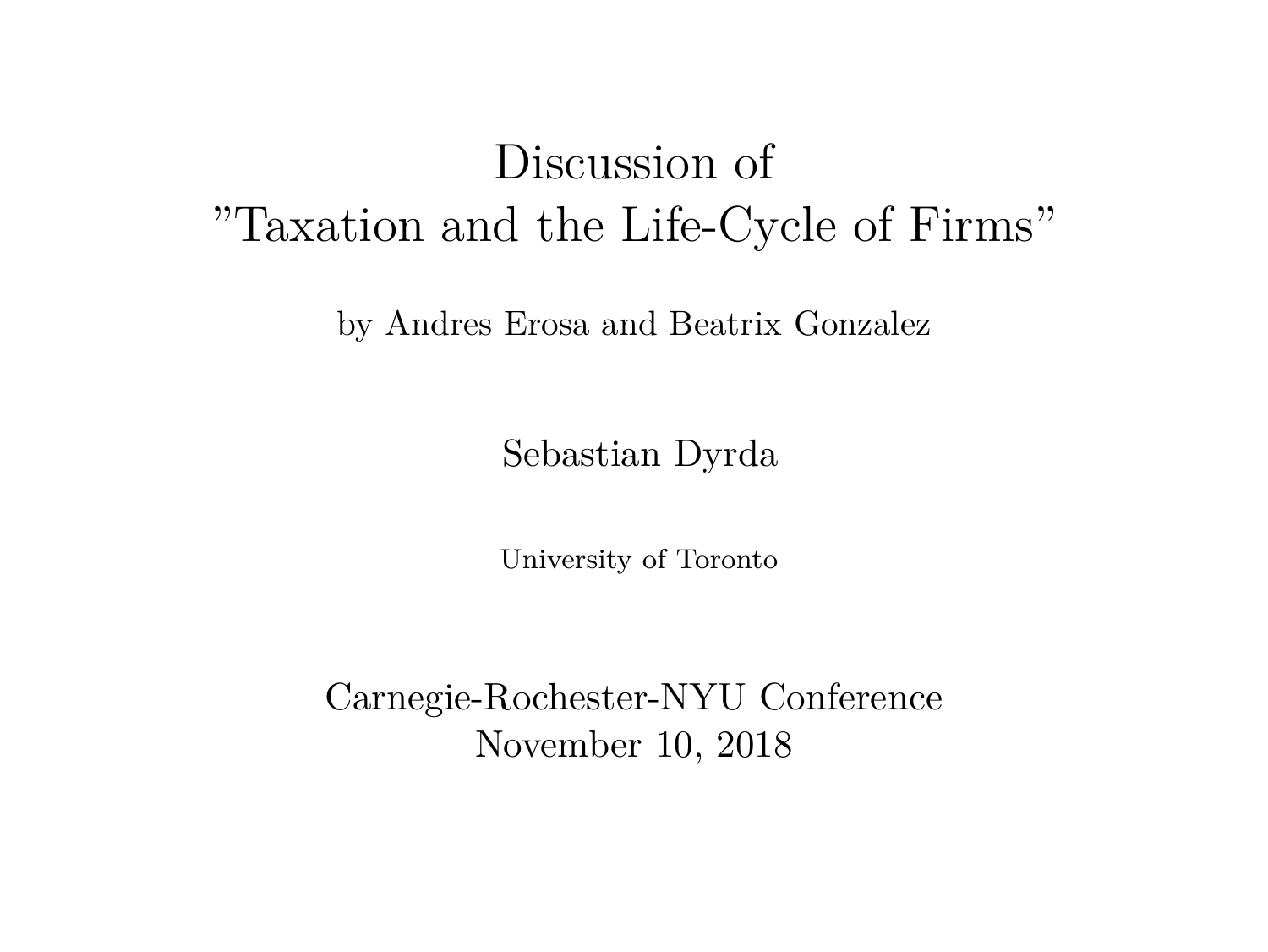- **New:** Coherent framework to study the effects of corporate income taxes, dividend income taxes and capital gains taxes for the life-cycle of firms and macroeconomic aggregates.
- I like the paper a lot! It provides clear intuitions behind the effects of different types of taxes.
- Two sets of comments:
	- Set of firms that this theory applies to. How well does it describe the life-cycle of an average US firm?
	- Modelling choices and quantitative analysis.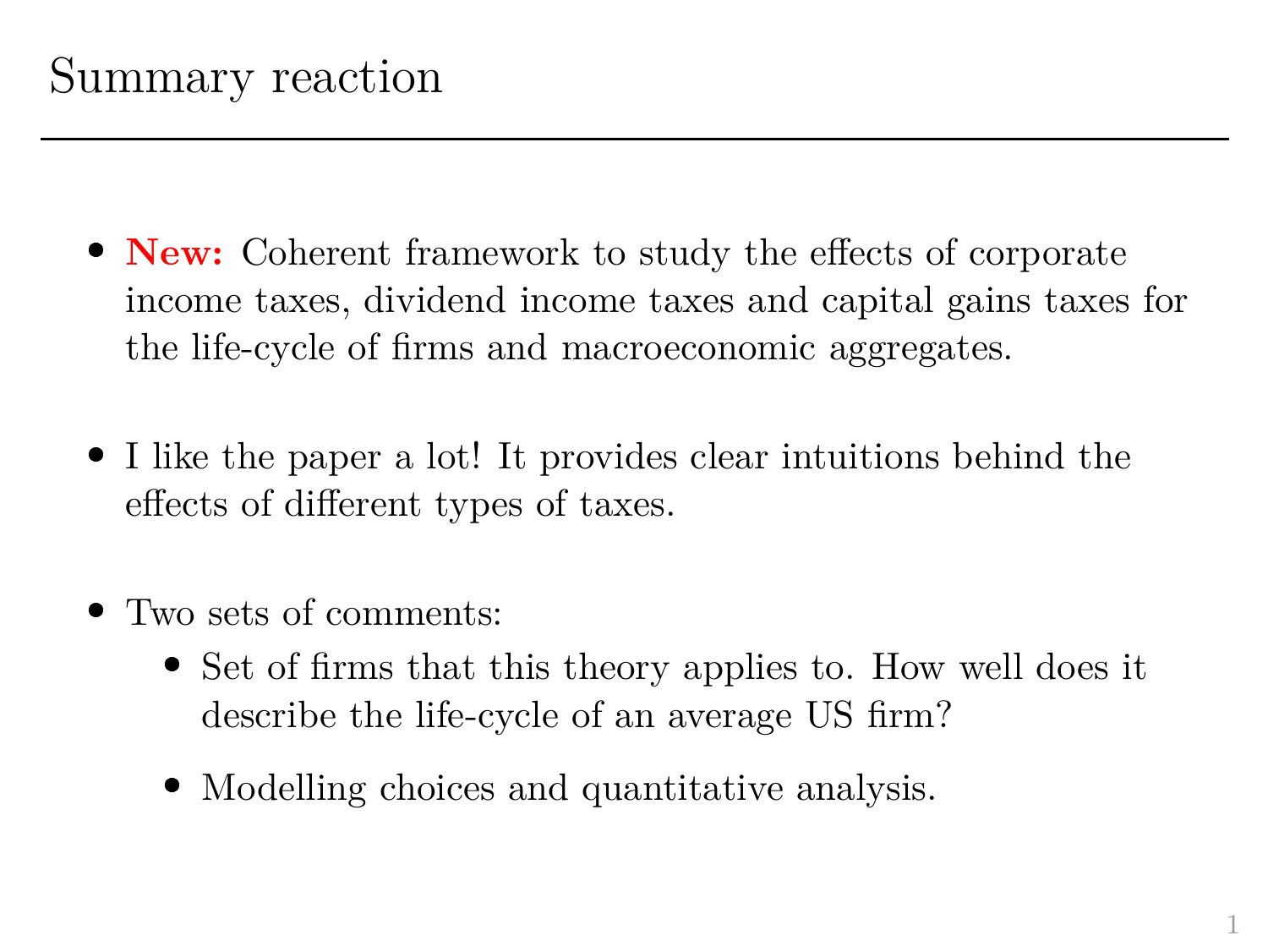- Firm has access to DRS technology. It draws productivity *z* upon entry and choose the initial equity  $k_0(z)$ .
- Tax instruments: (1)  $\tau_d$  dividend income tax, (2)  $\tau_r$  interest income tax, (3)  $\tau_q$  - capital gain tax, (4)  $\tau_c$  - corporate income tax.
- **Financial friction:** cost  $\xi$  per unit of equity issued.
- Mass of entering firms *M*, free entry conditions sets the value of the new firm to the fixed cost of entry *ce*.
- In the quantitative version of the model: (i) *z* varies over time (ii) fixed investment costs.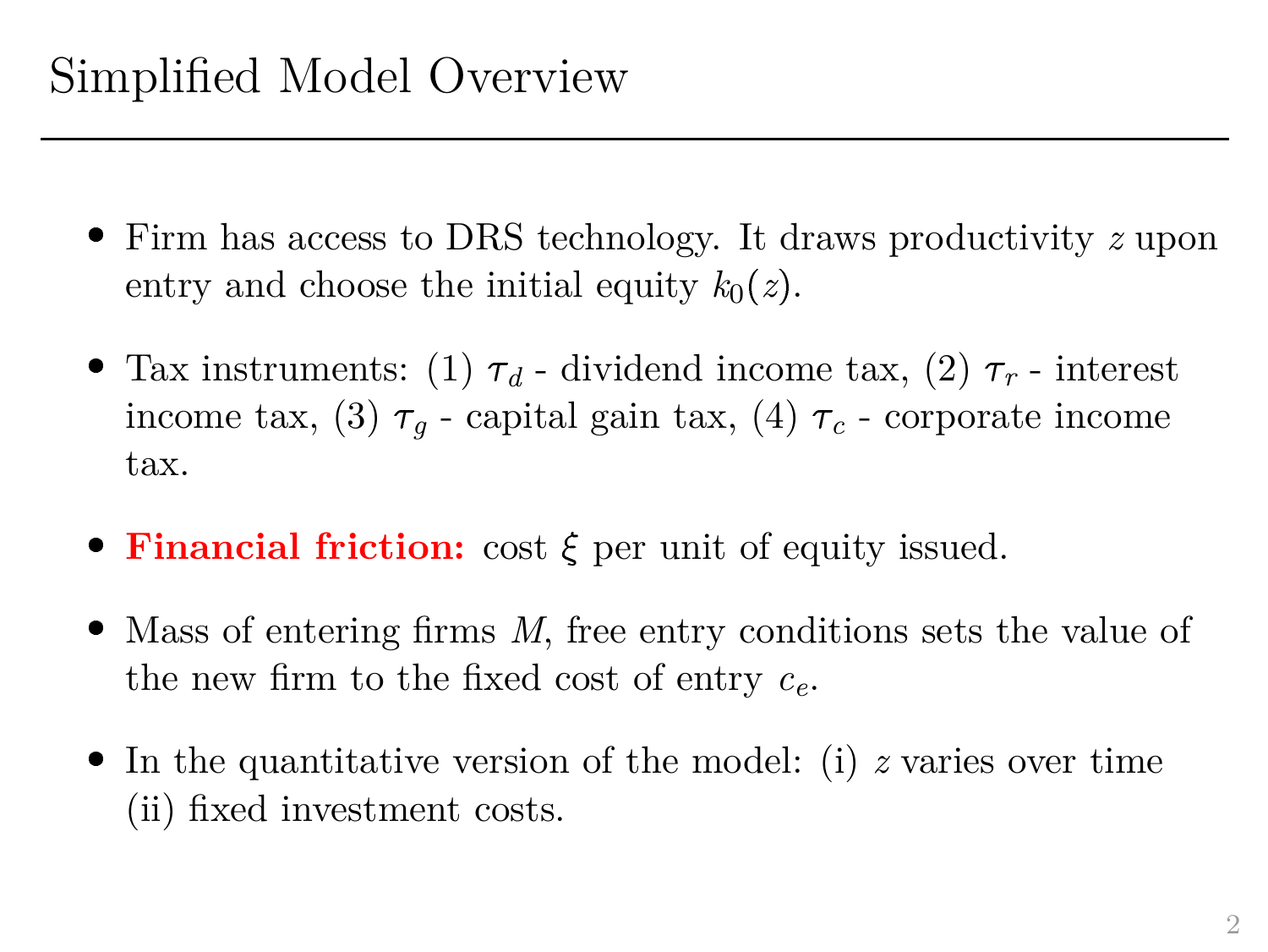Key equations:

$$
(1 - \tau_c)\pi'(z, k^*) = \frac{\rho}{1 - \tau_g}
$$

$$
(1 - \tau_c)\pi(z, k^*) = d^*
$$

$$
V^{\mathbf{m}}(z) = \frac{1 - \tau_d}{\rho}d^*
$$

$$
V^{\mathbf{n}}(z) = \frac{1 - \tau_d}{\rho}e^{-\left(\frac{\rho}{1 - \tau_g}\right)T(z, k_0)}d^*
$$

- $k^*$  and  $d^*$  unchanged.  $V^{\mathbf{m}} \downarrow$  and  $V^{\mathbf{n}} \downarrow$ .
- Additional effects on new firms:  $V^n \downarrow \Rightarrow k_0 \downarrow$  and  $T(z, k_0) \uparrow$ .
- **Smaller** start-ups and **longer** growth phase.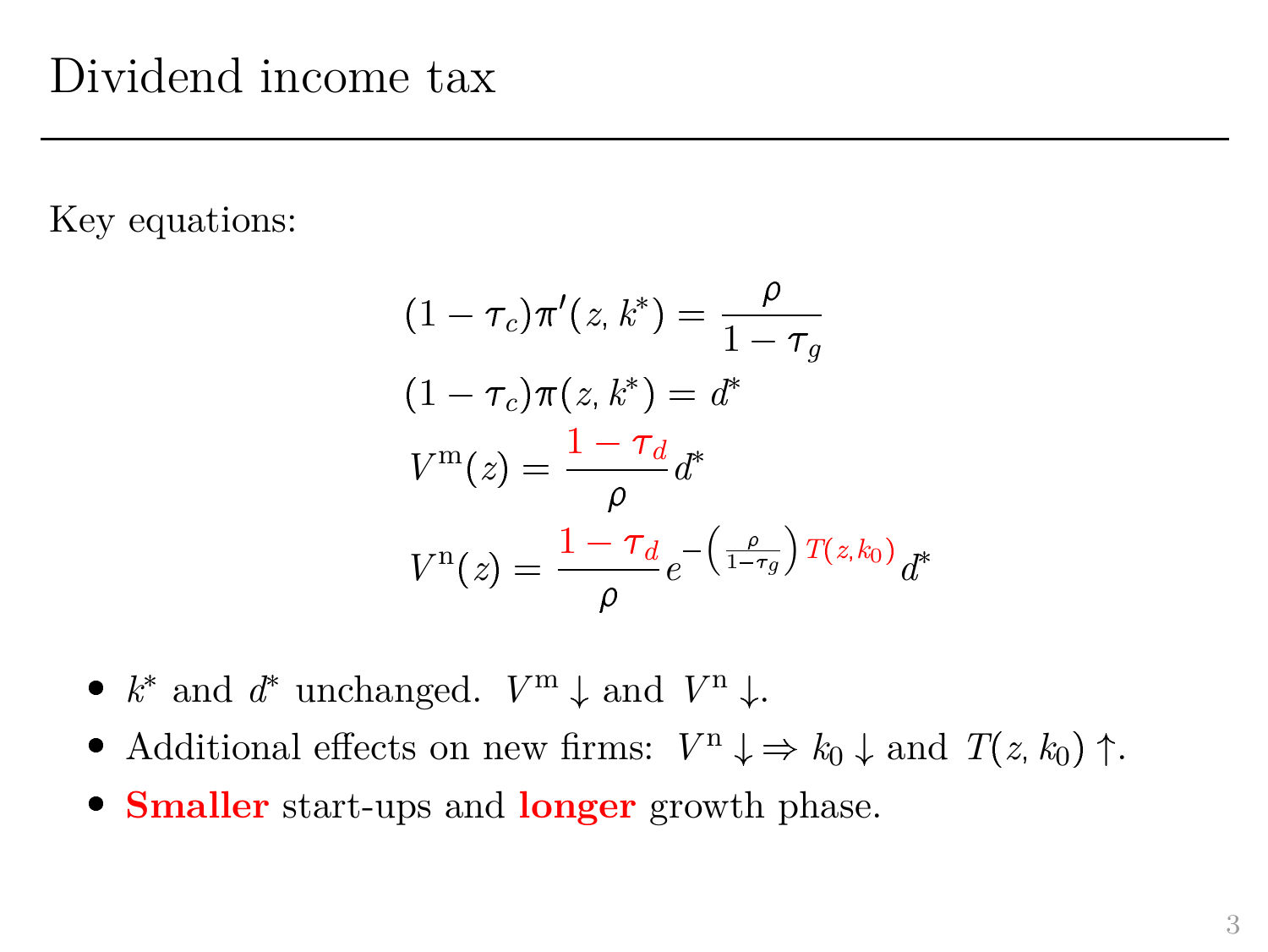Key equations:

$$
(1 - \tau_c)\pi'(z, k^*) = \frac{\rho}{1 - \tau_g}
$$

$$
(1 - \tau_c)\pi(z, k^*) = d^*
$$

$$
V^{\mathbf{m}}(z) = \frac{1 - \tau_d}{\rho}d^*
$$

$$
V^{\mathbf{n}}(z) = \frac{1 - \tau_d}{\rho}e^{-\left(\frac{\rho}{1 - \tau_g}\right)T(z, k_0)}d^*
$$

- $k^*$   $\downarrow$  and  $d^*$   $\downarrow$ .  $V^{\mathrm{m}}$   $\downarrow$  and  $V^{\mathrm{n}}$   $\downarrow \Rightarrow k_0$   $\downarrow$ .
- Additional effects on new firms:  $k_0 \uparrow$  and  $T(z, k_0) \downarrow$ .
- **Larger** start-ups and **shorter** growth phase.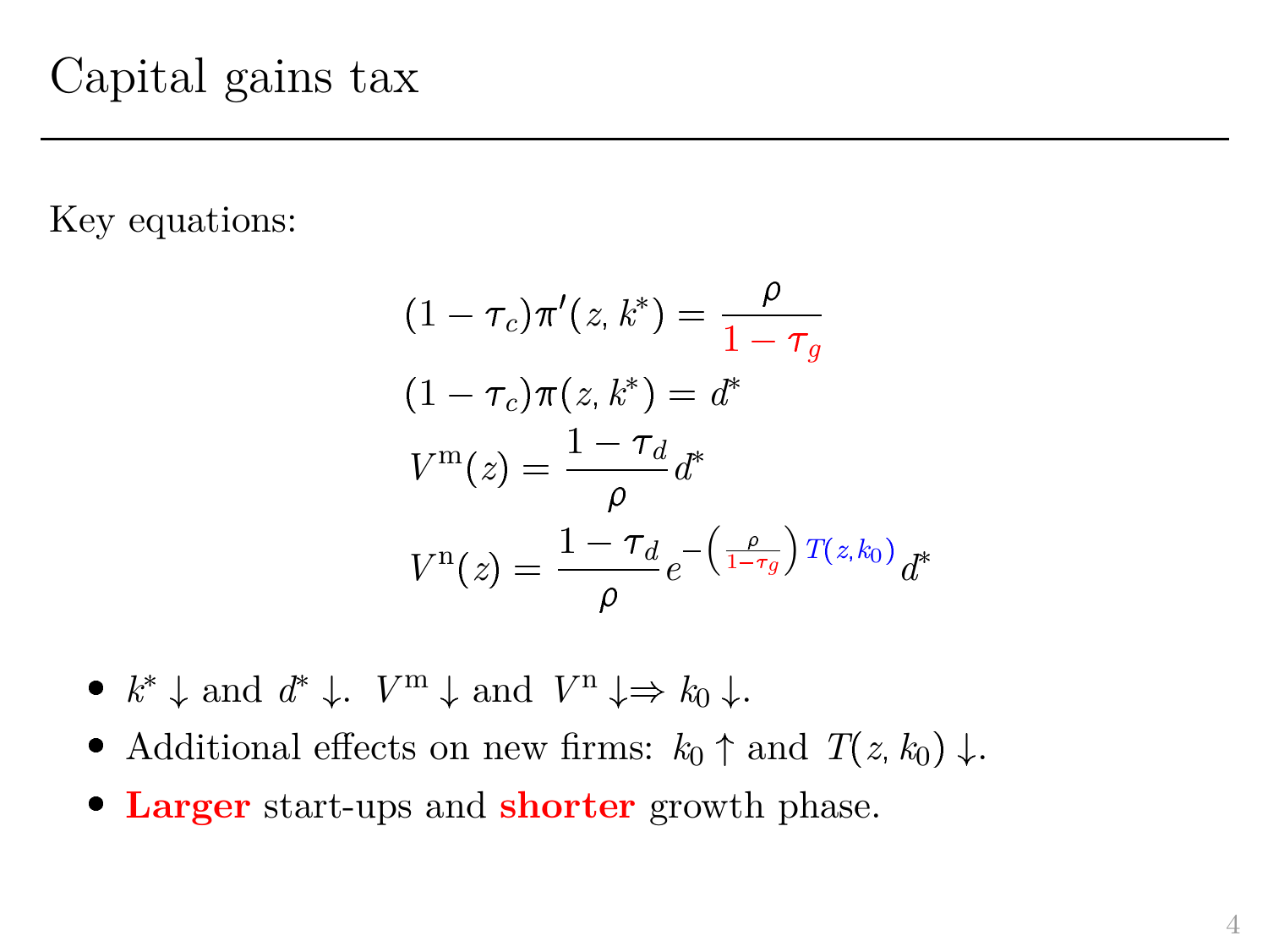Key equations:

$$
(1 - \tau_c)\pi'(z, k^*) = \frac{\rho}{1 - \tau_g}
$$

$$
(1 - \tau_c)\pi(z, k^*) = d^*
$$

$$
V^{\mathbf{m}}(z) = \frac{1 - \tau_d}{\rho}d^*
$$

$$
V^{\mathbf{n}}(z) = \frac{1 - \tau_d}{\rho}e^{-\left(\frac{\rho}{1 - \tau_g}\right)T(z, k_0)}d^*
$$

- $k^*$   $\downarrow$  and  $d^*$   $\downarrow$ .  $V^{\mathrm{m}}$   $\downarrow$  and  $V^{\mathrm{n}}$   $\downarrow \Rightarrow k_0$   $\downarrow$ .
- Additional effects on new firms:  $T(z, k_0) \uparrow$  due to smaller retained earnings.
- **Smaller** start-ups and **shorter/longer** growth phase.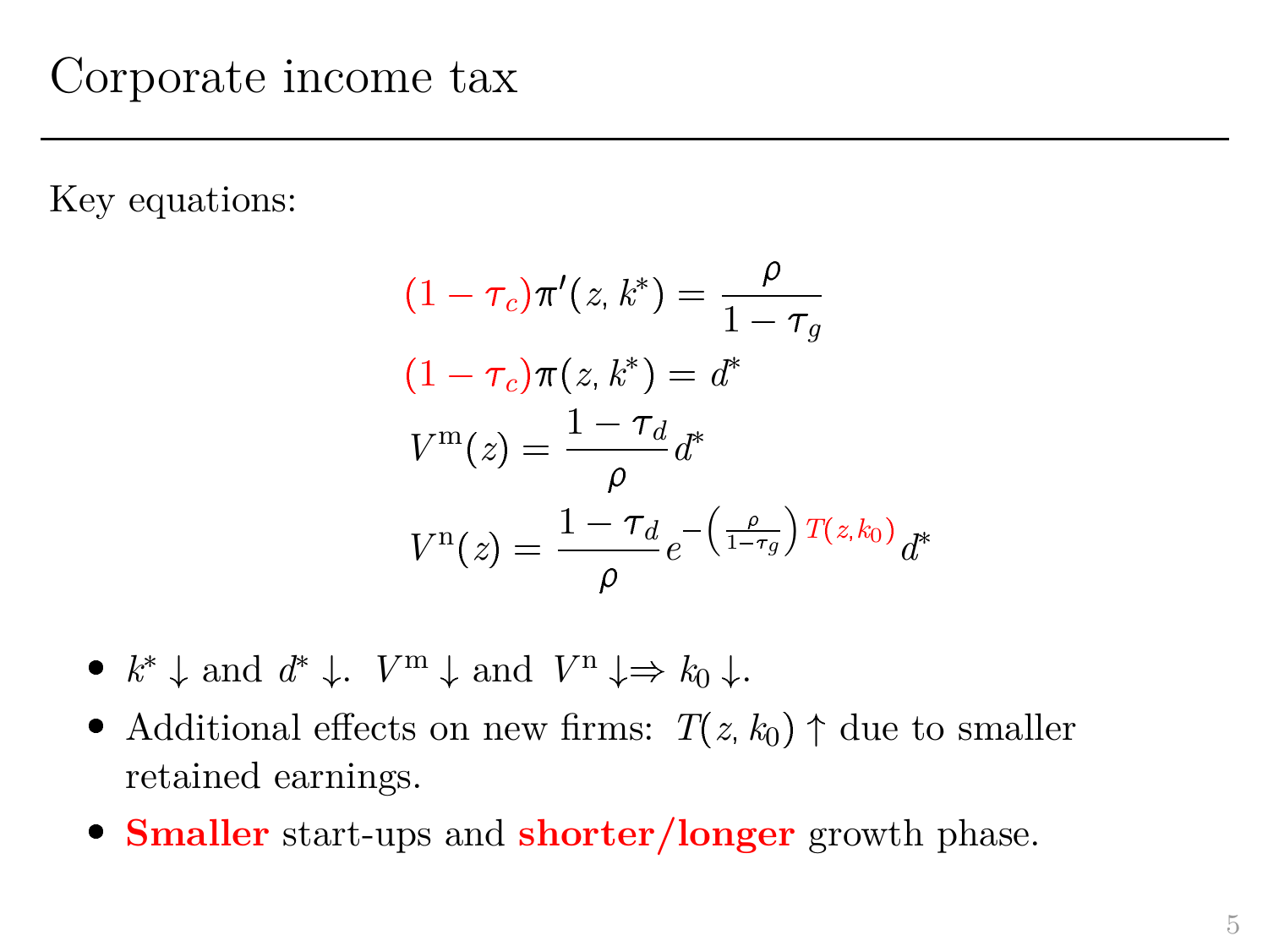|                     |      |                                           |      | Output Capital TFP Mass Entry Wage |      | Revenue Neutral Tax                                      |
|---------------------|------|-------------------------------------------|------|------------------------------------|------|----------------------------------------------------------|
| 1. $\tau_c = 0$     | 13.6 | $35.2 \quad \textcolor{red}{\bigodot}5.2$ |      | 39.3                               | 13.6 | $\tau_d = \tau_q = \tau_r = 0.39$                        |
| $2 - \tau_c = 0.17$ | 8.1  | 20.1                                      | -3.1 | 22.7                               | 8.1  | $\tau_d = \tau_a = \tau_r = 0.28$                        |
| 3. $\tau_c = 0.17$  | 0.34 | 15.5                                      | -3.3 | $-17.3$                            |      | 0.34 $\tau_d = 0.41$ , $\tau_a = 0.15$ , $\tau_r = 0.25$ |

Panel A: Aggregate Effects.

• The main reform:

 $\tau_c$  : 0.35  $\rightarrow$  0,  $\tau_d$  : 0.15  $\rightarrow$  0.39,  $\tau_a$  : 0.15  $\rightarrow$  0.39,  $\tau_r$  : 0.15  $\rightarrow$  0.39.

- **Asymmetric effects** of reform: increases the value of entry more than the value of incumbent firms.
- Reallocation of resources from unconstrained firms (mature) towards constrained ones (young).
- The GE effect dampens the value of the incumbent firms.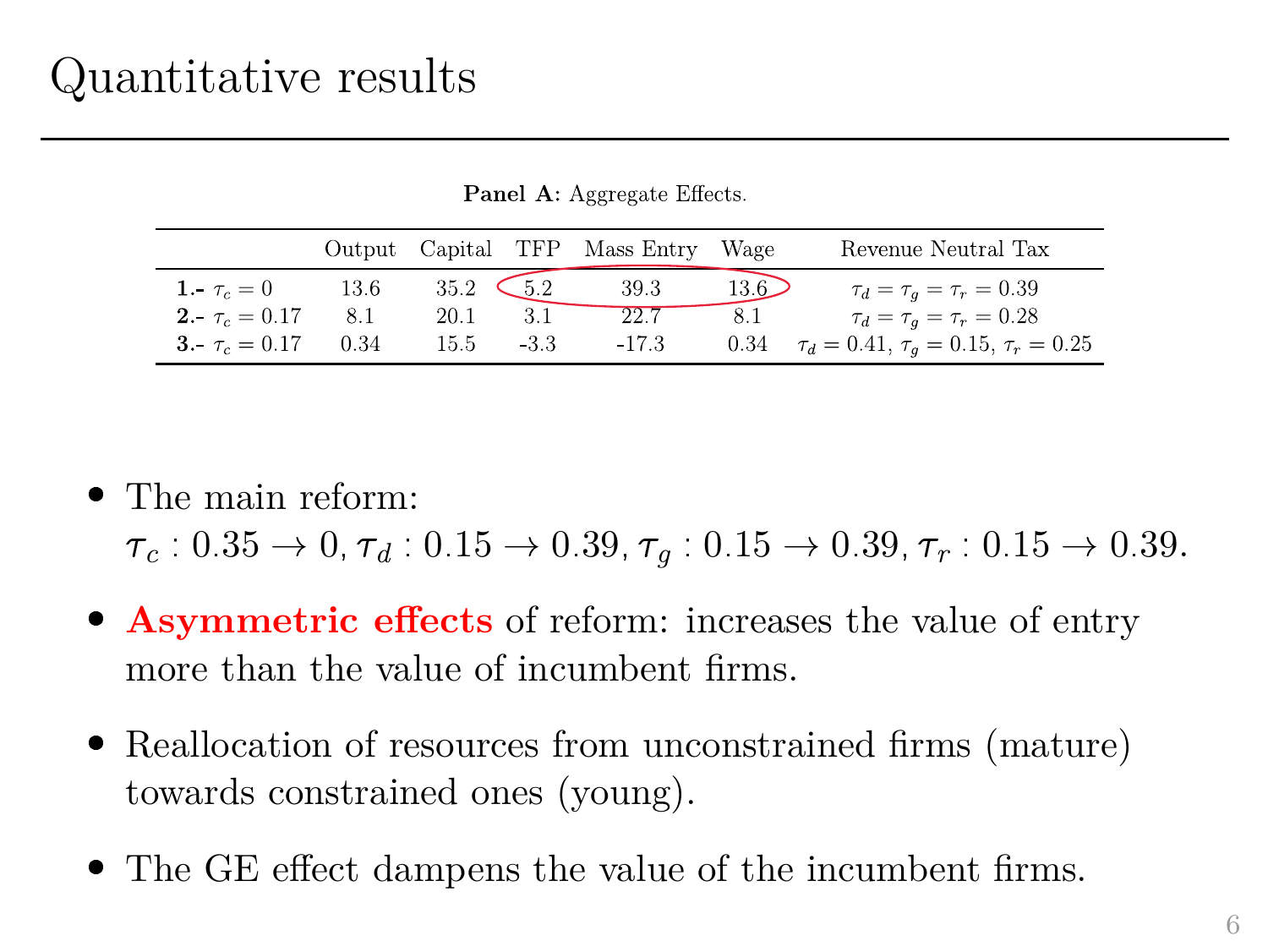## "Taxation and The Life Cycle of (publicly traded?) C corporations"

- Most businesses in the US are unlike the firms in this model, they are **not subject** to the dividend and corporate income taxes.
- Importantly, the majority of start-ups are not organized as C corporations.
- Tax reforms induce firms to change the legal form of organization.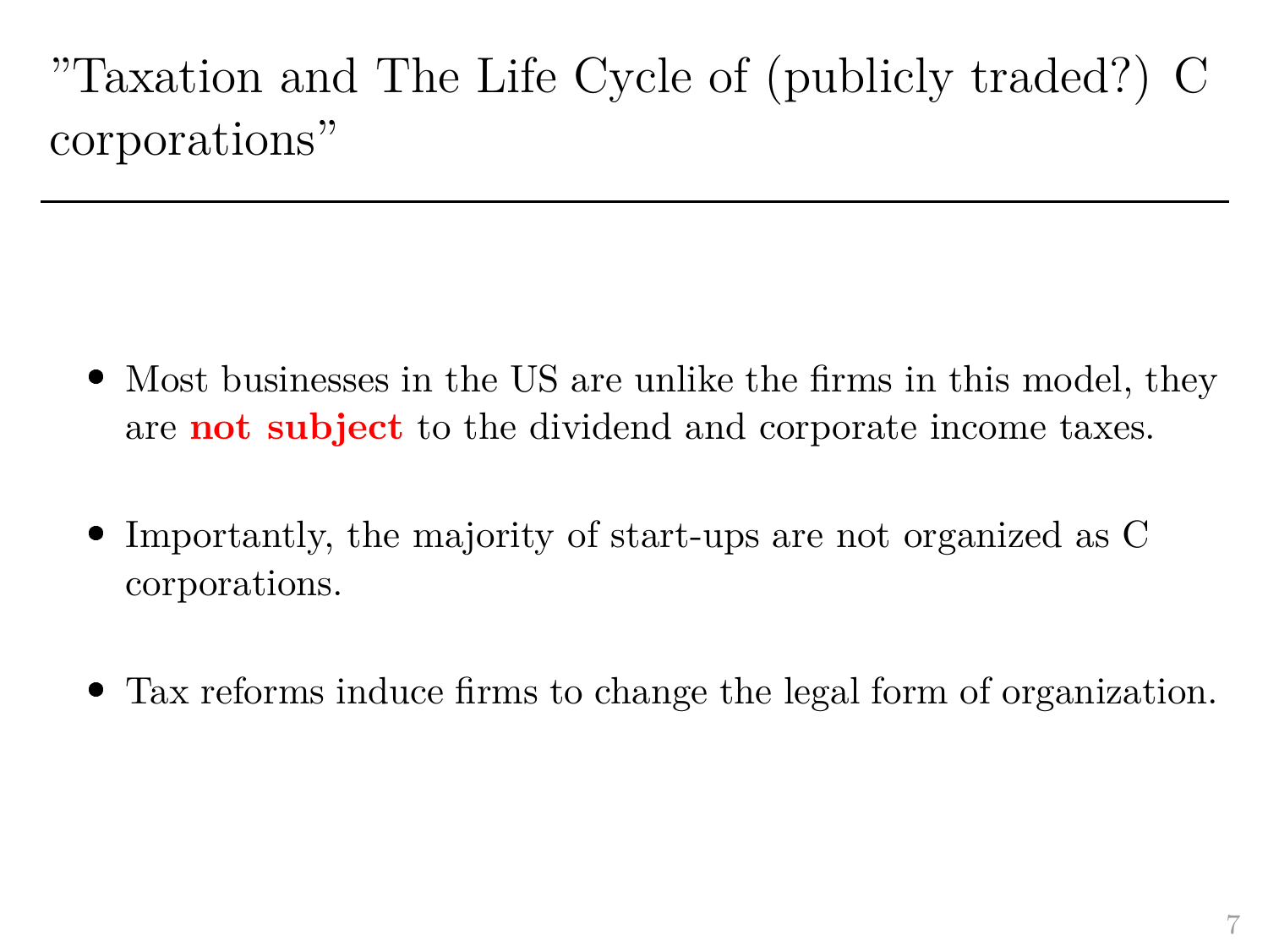#### Most of businesses are pass-throughs ...

|                 | Employment           |        |         |        |       |  |
|-----------------|----------------------|--------|---------|--------|-------|--|
|                 | $\langle 20 \rangle$ | 20-99  | 100-499 | $500+$ | Total |  |
| Total           |                      |        |         |        |       |  |
| Number of firms | 89.24                | 8.92   | 1.52    | 0.33   | 100   |  |
| Employment      | 16.75                | -16.64 | 14.11   | 52.50  | 100   |  |

Source: Statistics of U.S. Businesses (SUSB) for 2015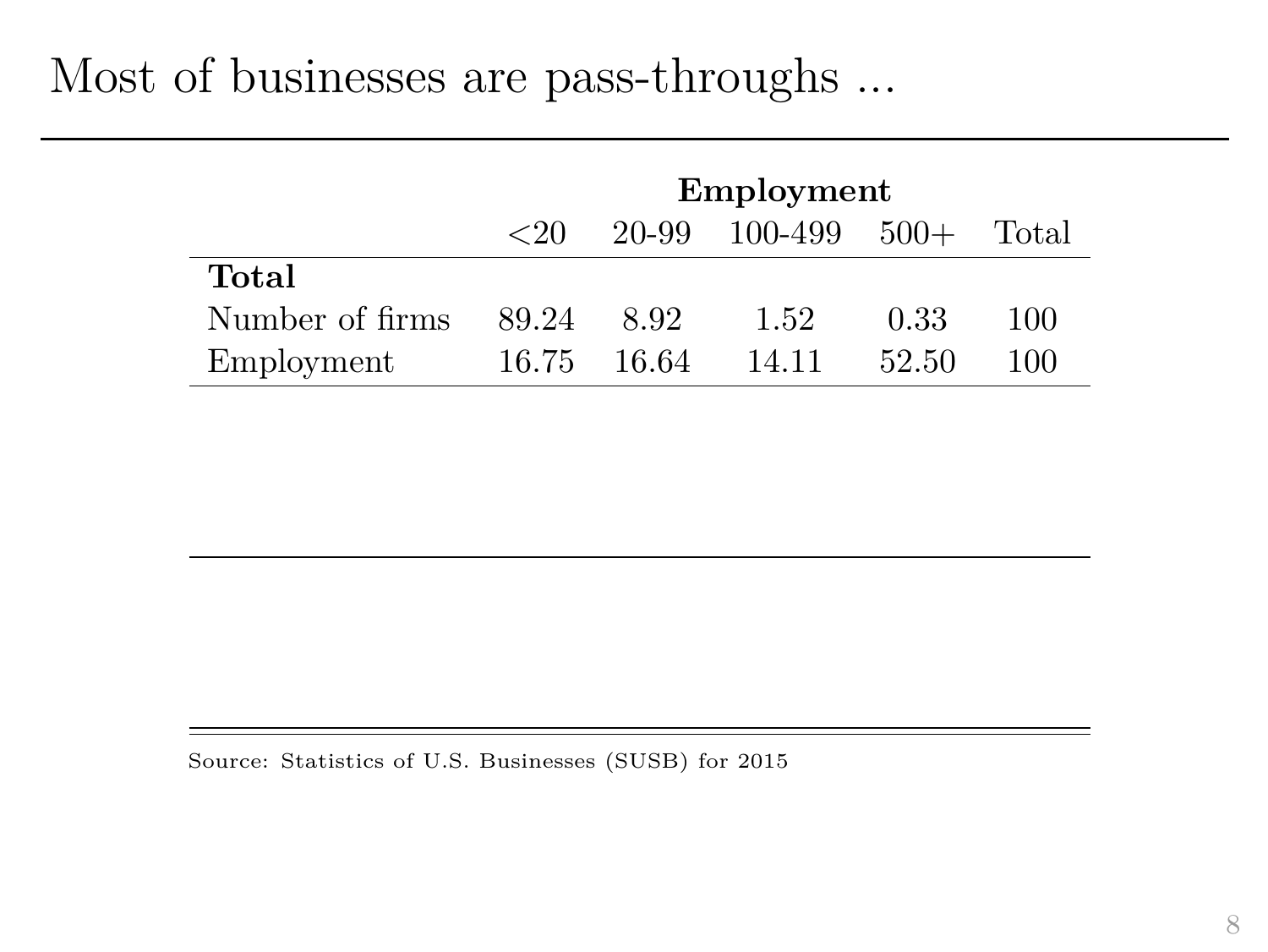#### Most of businesses are pass-throughs ...

|                                                 | Employment |       |         |        |                |
|-------------------------------------------------|------------|-------|---------|--------|----------------|
|                                                 | ${<}20$    | 20-99 | 100-499 | $500+$ | Total          |
| Total                                           |            |       |         |        |                |
| Number of firms                                 | 89.24      | 8.92  | 1.52    | 0.33   | 100            |
| Employment                                      | 16.75      | 16.64 | 14.11   | 52.50  | 100            |
| C corporations<br>Number of firms<br>Employment |            |       |         |        | 16.86<br>44.20 |
| Pass-throughs                                   |            |       |         |        |                |
| Number of firms                                 |            |       |         |        | 83.14          |
| Employment                                      |            |       |         |        | 55.80          |

Source: Statistics of U.S. Businesses (SUSB) for 2015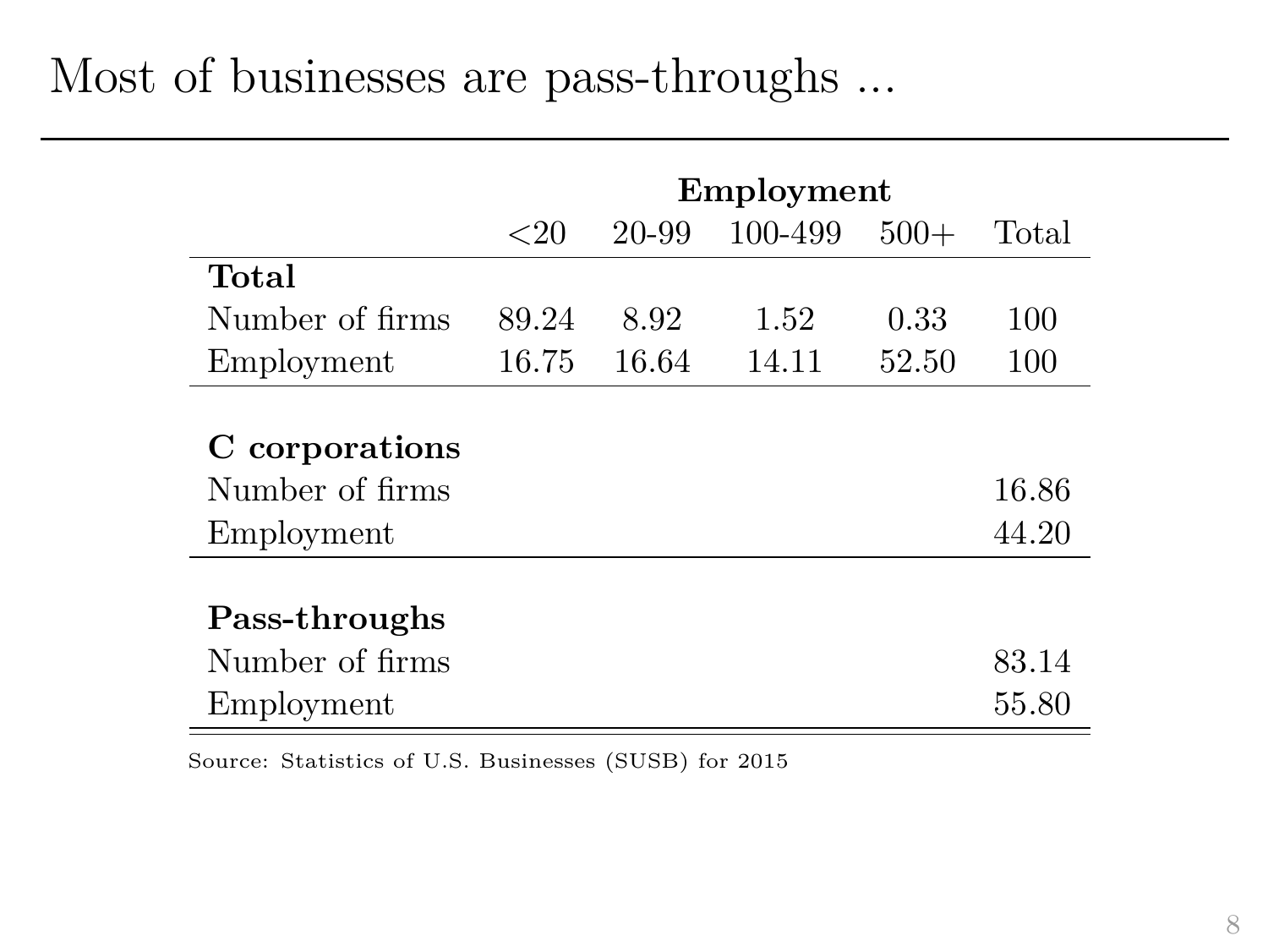|                                                 | Employment     |                |                |                |                |
|-------------------------------------------------|----------------|----------------|----------------|----------------|----------------|
|                                                 | ${<}20$        | 20-99          | 100-499        | $500+$         | Total          |
| Total                                           |                |                |                |                |                |
| Number of firms                                 | 89.24          | 8.92           | 1.52           | 0.33           | 100            |
| Employment                                      | 16.75          | 16.64          | 14.11          | 52.50          | 100            |
| C corporations<br>Number of firms<br>Employment | 16.04<br>18.09 | 21.75<br>21.71 | 28.41<br>26.84 | 51.97<br>64.33 | 16.86<br>44.20 |
| Pass-throughs                                   |                |                |                |                |                |
| Number of firms                                 | 83.96          | 78.25          | 71.59          | 48.03          | 83.14          |
| Employment                                      | 81.91          | 78.29          | 73.16          | 35.67          | 55.80          |

Source: Statistics of U.S. Businesses (SUSB) for 2015

 A theory in the paper applicable to at most **2.5** percent of the US businesses, which account for at most **41.2** percent of employment.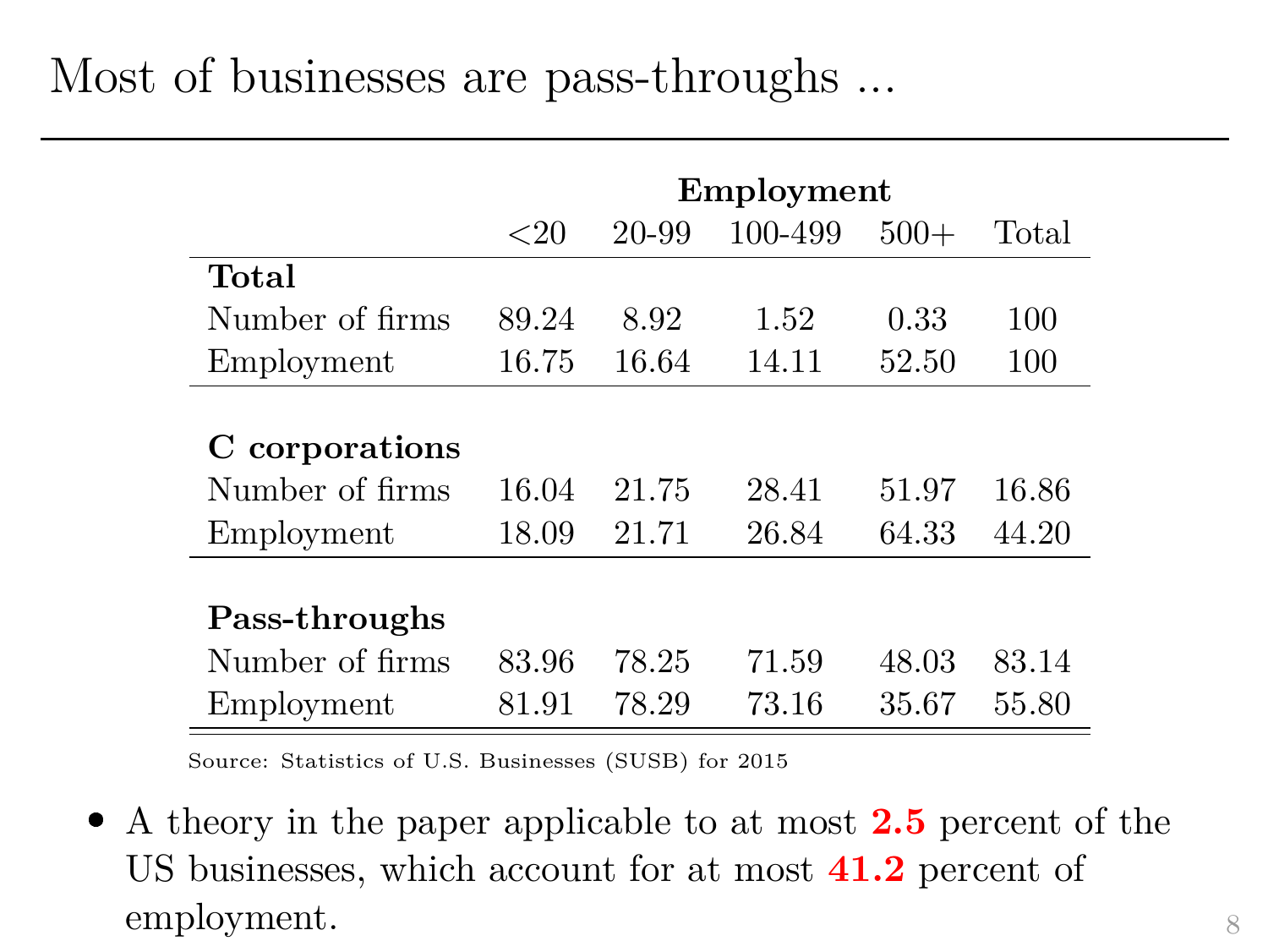# Increases in pass-throughs around major tax reforms



- Conversions surge around major tax reforms: Tax Reform Act of 1986, Economic Growth and Tax Relief Reconciliation 2001.
- At the entry margin, pass-through account for **86.3** percent of start-ups.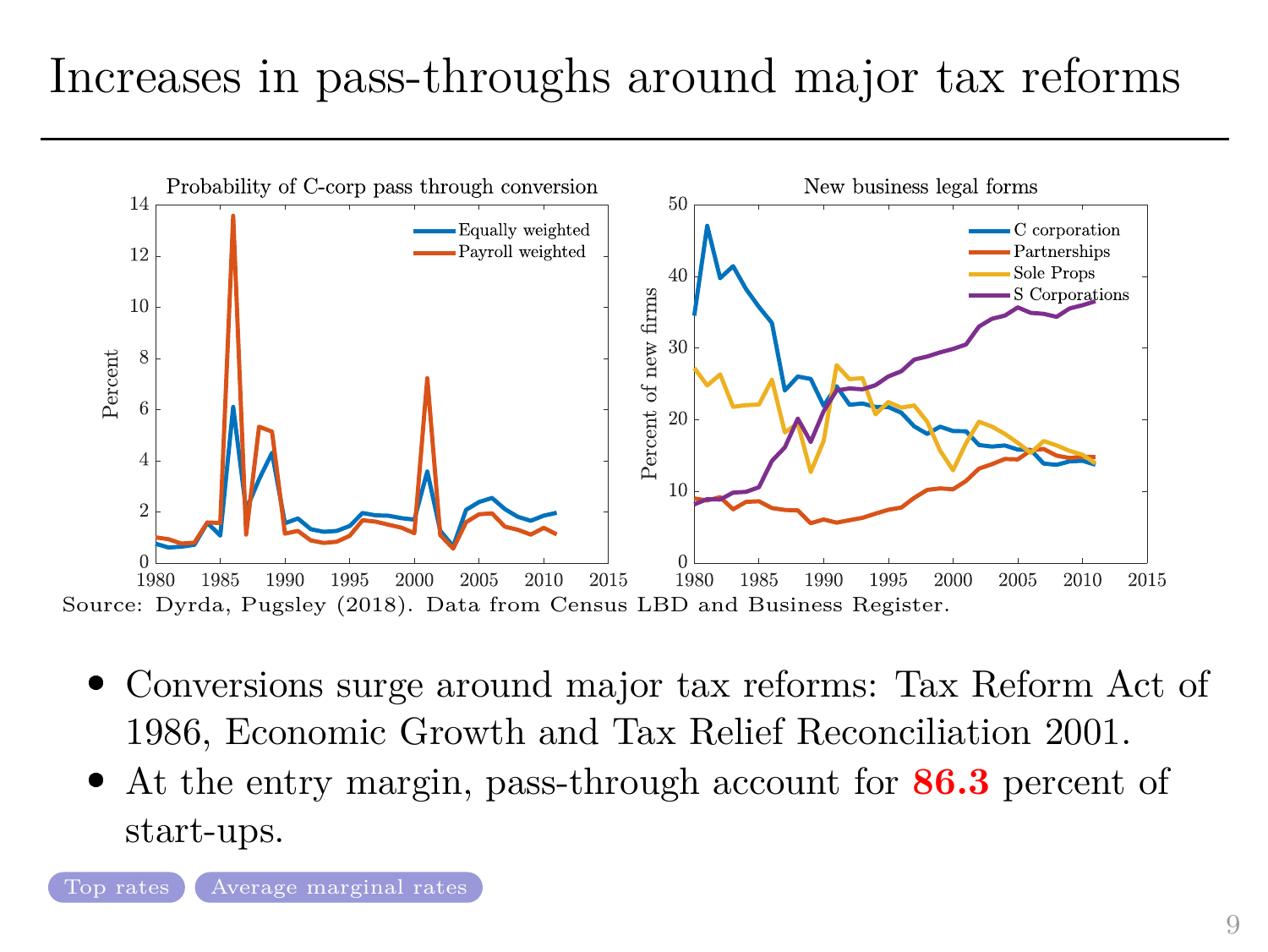- 1. Disentangle the elasticity of entry vs. elasticity of labor supply.
	- Now, entry is infinitely elastic. Example of modified entry condition:

$$
M = \exp\left(\eta \left(\int_1^\infty v^e(z_0; p) g^e(z_0) dz_0 - c_e\right)\right)
$$

when  $\eta \to \infty$  gives back the original one.

- Labor supply is infinitely elastic. Impose some curvature on the disutility of labor.
- Would the results survive?
- 2. Disentangle the intensive margin vs. extensive margin effect.
	- Is the intensive margin (keeping entry fixed) or the extensive margin (new firms) driving the results?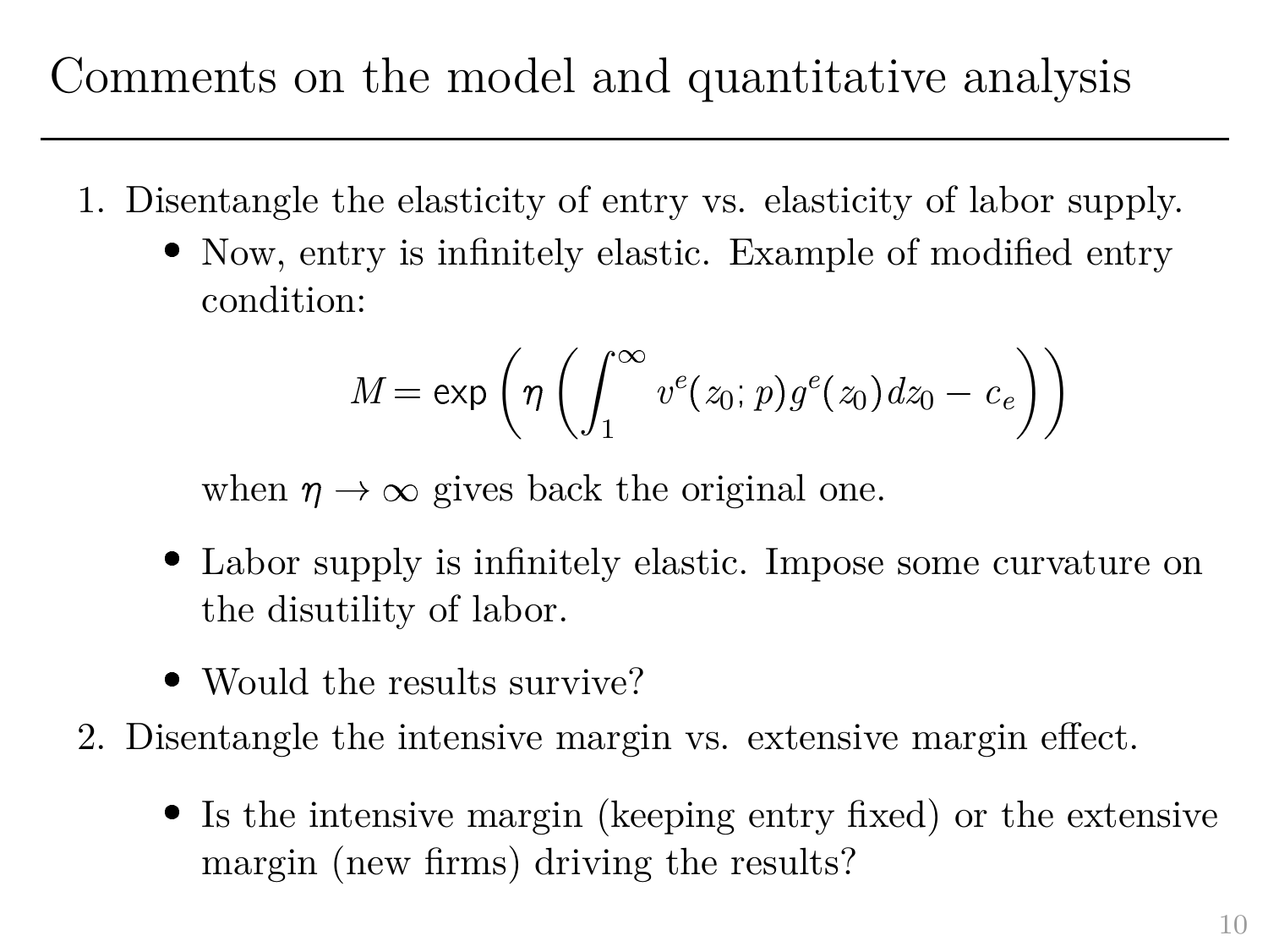- 3. Calibration strategy.
	- Model now calibrated to match: (i) size distribution in the BDS (entire population of private businesses) and (ii) Compustat (publicly traded companies).
	- BDS size distribution is not C corporations size distribution. There is data on the latter in SUSB.
	- Implicit assumption that all the C-corps are like publicly traded companies. Any evidence on that?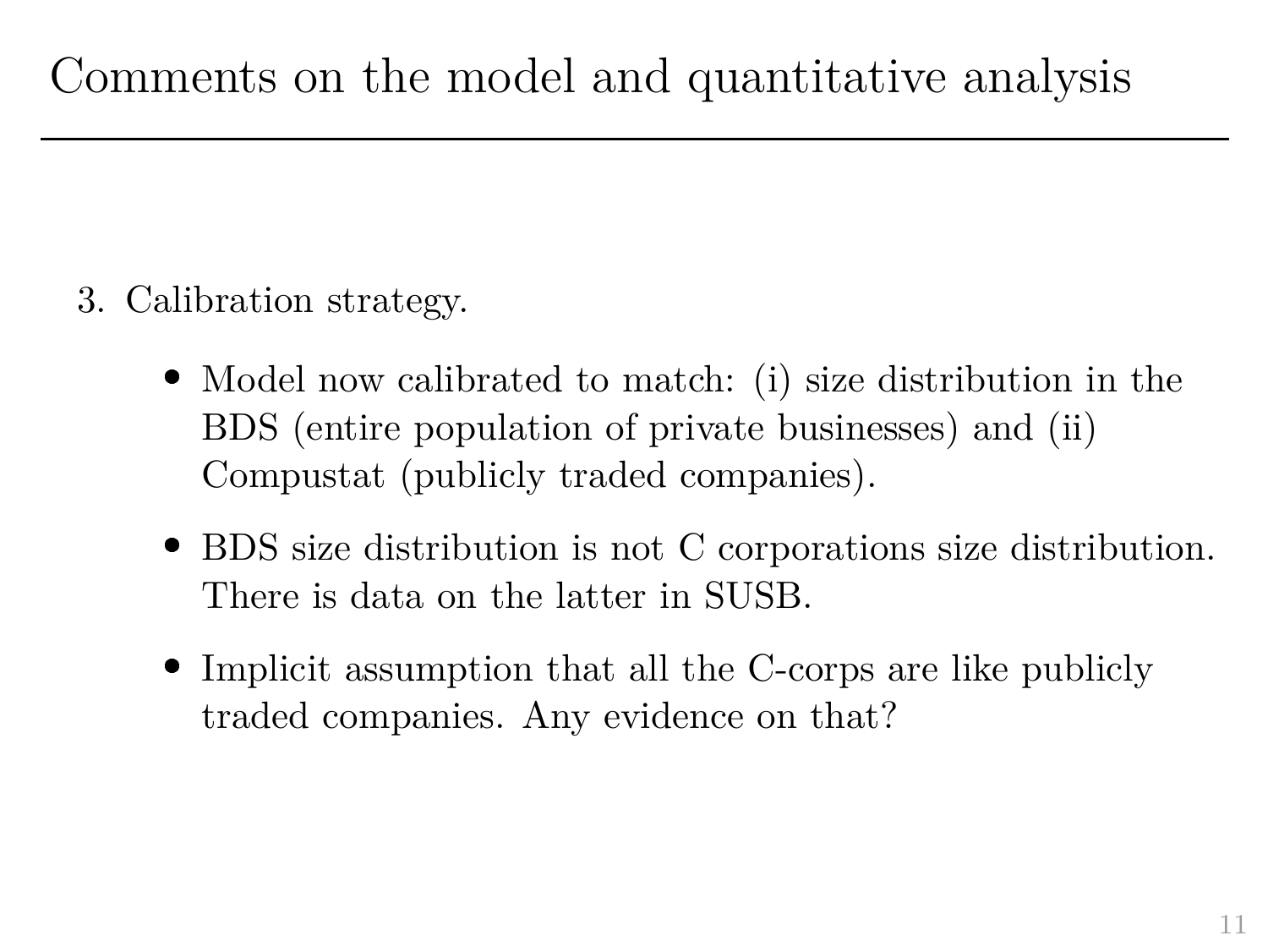- Very interesting paper on an important and understudied topic. I learned a lot.
- Need to clarify the focus of the paper. Is it all firms, C corps, or publicly traded companies?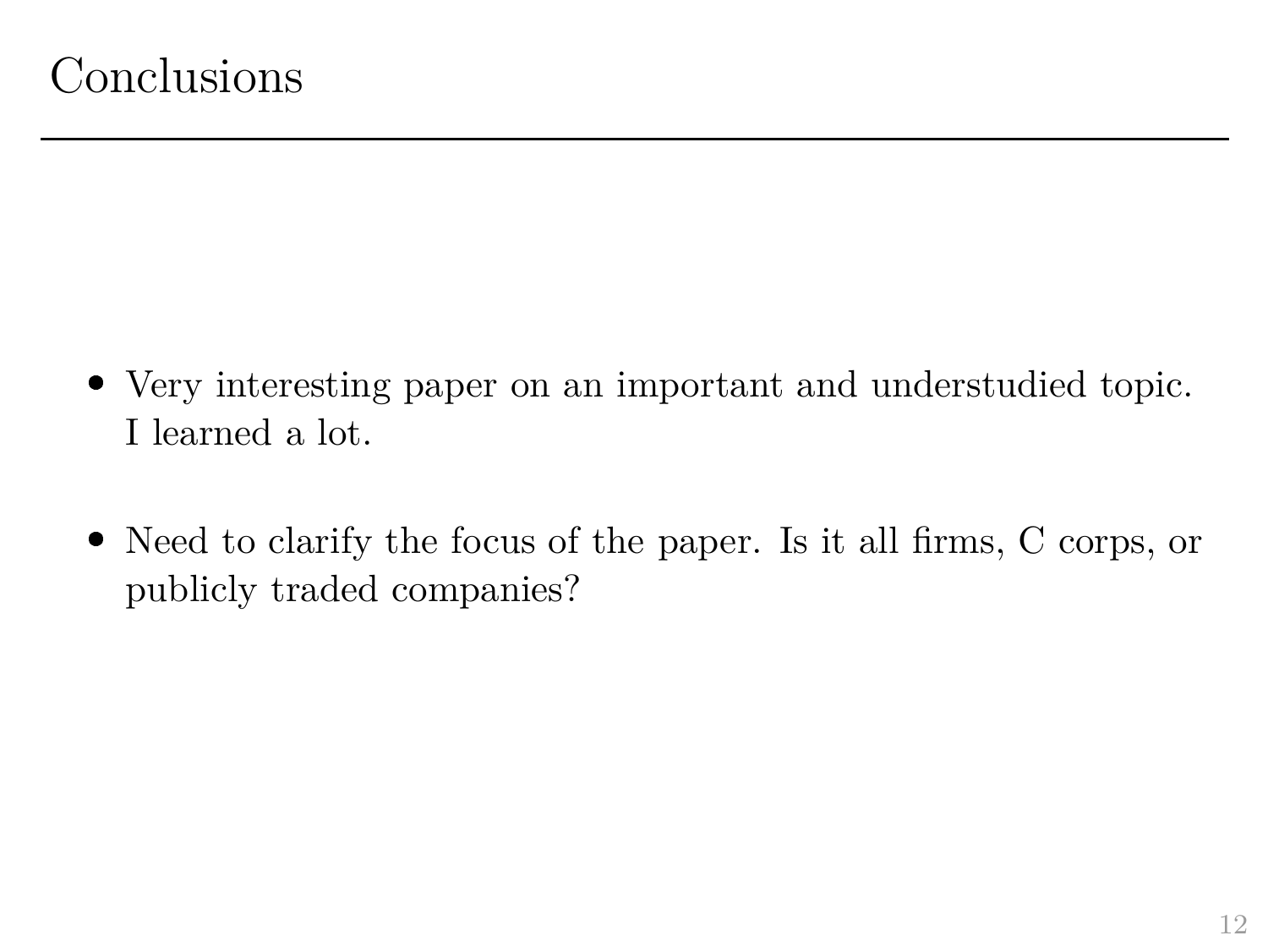

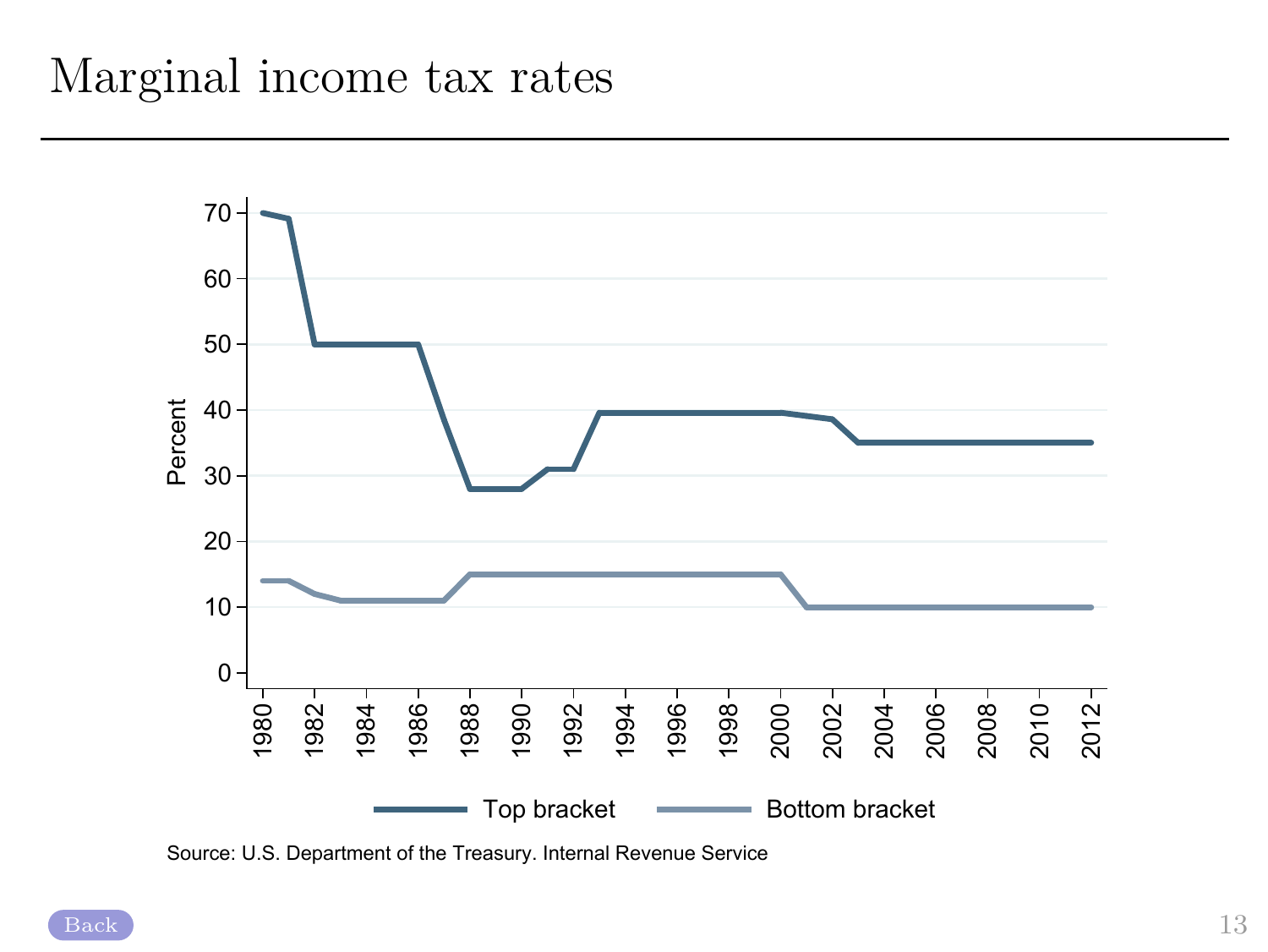

Average marginal personal income tax rates